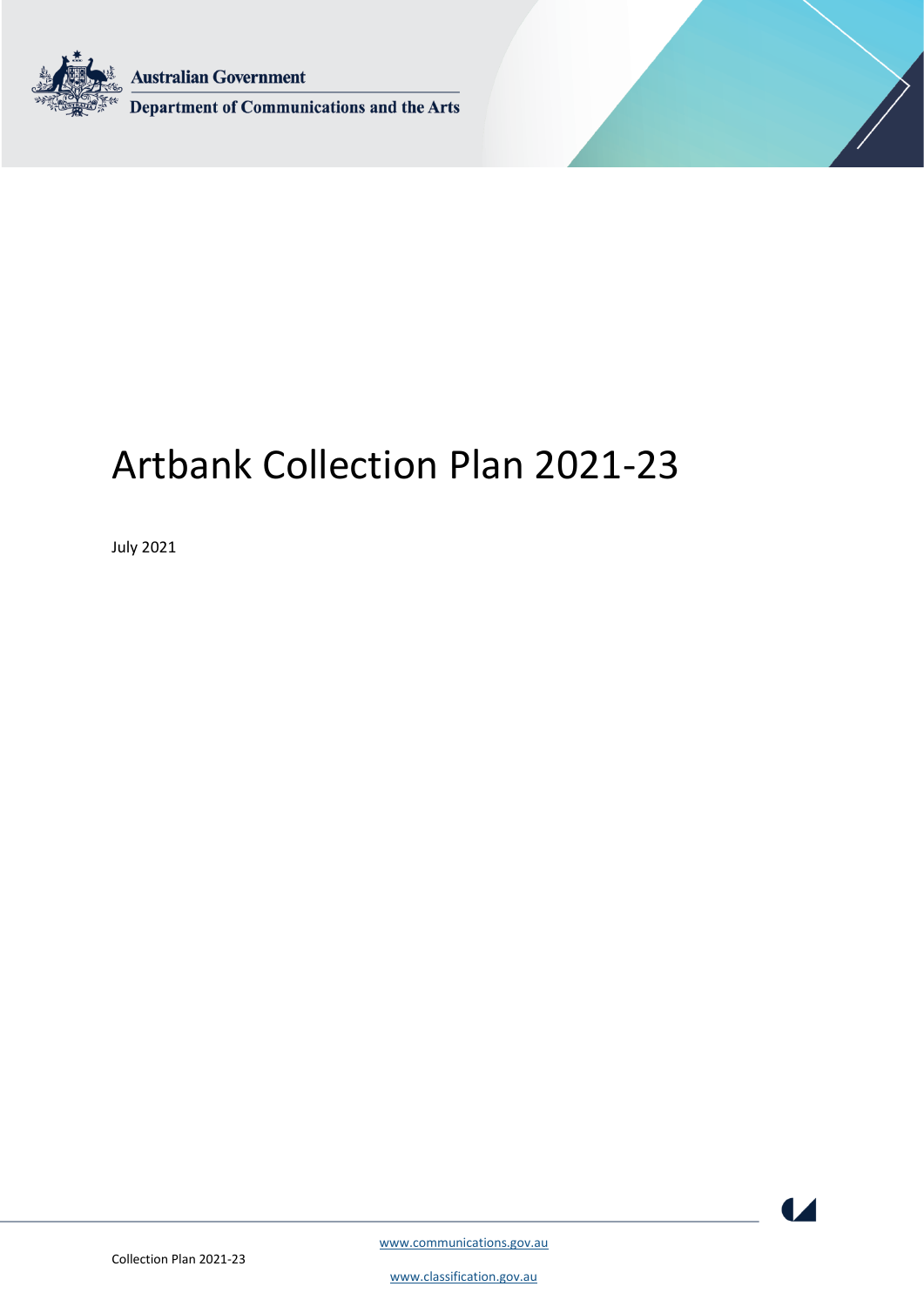# <span id="page-1-0"></span>Contents

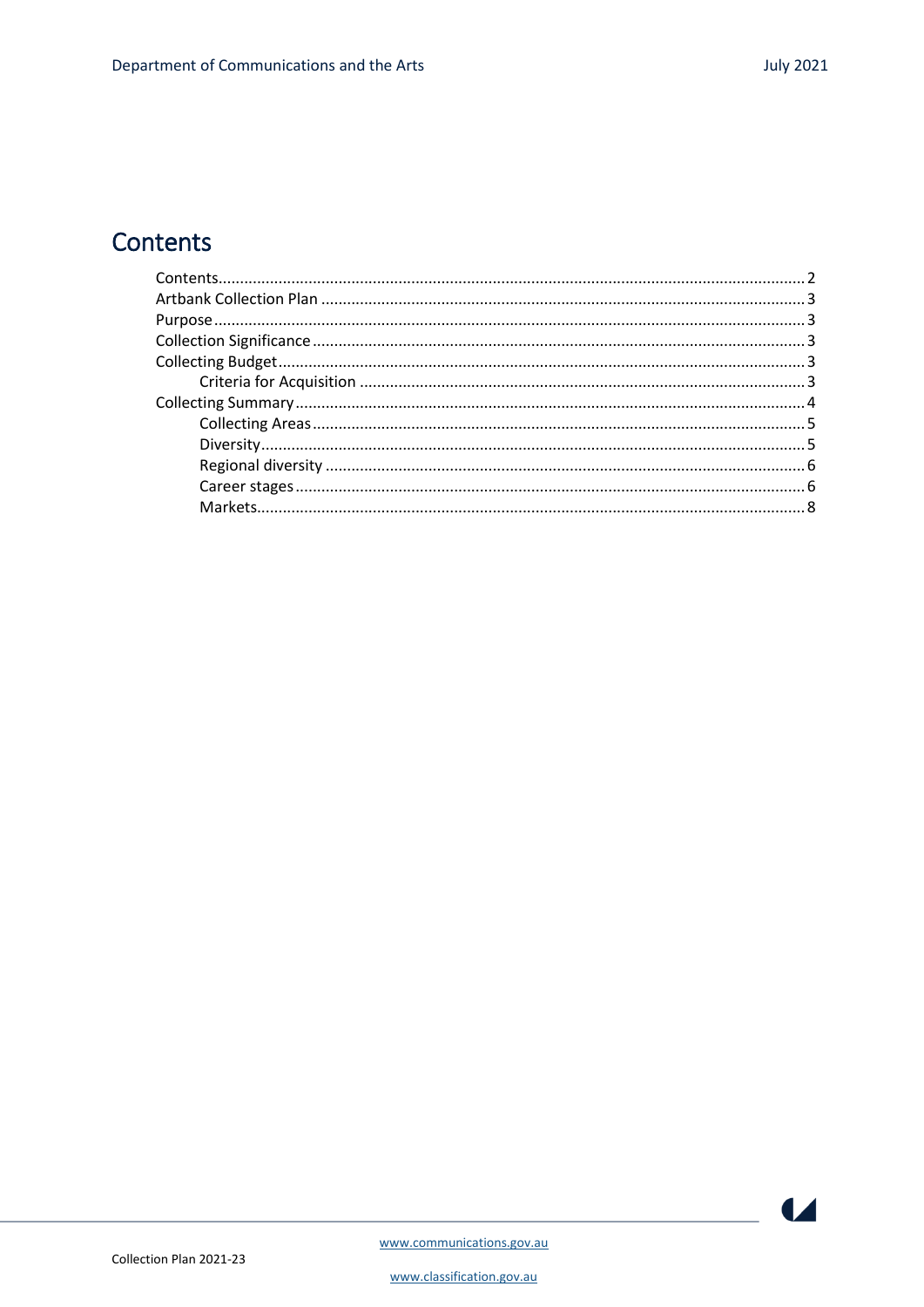# <span id="page-2-0"></span>Artbank Collection Plan

The Artbank Collection Plan presents the collecting strategy for Artbank in 2019-21. The Collection Plan is written in accordance with the criteria and procedures set out in the Artbank Collection Acquisition Policy.

Artbank is an Australian Government initiative within the Department of Infrastructure, Transport, Regional Development and Communication, Office of the Arts. Established in 1980, Artbank is an arts support program for Australian contemporary artists that encourages engagement with and appreciation of Australian contemporary art by the broader community. With a collection of over 10,000 artworks in a variety of artistic modes, media and styles, Artbank provides direct support to living Australian artists through the acquisition of their work and promotes the value of Australian contemporary art by making this work available through an art leasing scheme.

## <span id="page-2-1"></span>Purpose

This plan will enable the Director and the curatorial team to recommend acquisitions based on an assessment of the current collection strengths, collection gaps, client service requirements and an understanding of the future direction of the Australian contemporary art market. This plan remains open to the exceptional opportunity that may arise, but may not be articulated in this strategy, and will be reviewed annually to ensure it continues to reflect Artbank's priorities.

# <span id="page-2-2"></span>Collection Significance

The Artbank collection tells a unique story of Australian art. Established in 1980 with an initial endowment of 600 artworks from the National Gallery of Australia's Loan Collection, Artbank has grown into a significant collection that is unique in both its breadth and depth.

Artbank is one of the largest collections of contemporary Australian art in the world and includes some of the best examples of Indigenous and non-Indigenous artwork produced over the past four decades. With over 10,000 artworks across diverse mediums, the Artbank Collection reflects the diversity of artists practicing around Australia.

# <span id="page-2-3"></span>Collecting Budget

Artbank's annual collecting budget is established as a percentage of Artbank's annual operational budget, which is tied to the annual rental income of the previous financial year. At the outset of the new financial year, departmental approval of the proposed budget is required prior to processing acquisitions.

### <span id="page-2-4"></span>Criteria for Acquisition

The acquired artworks must represent a high standard of artistic achievement within contemporary Australian art. Each work should be recognised for its excellence and be an exemplary example of its kind and/or represent outstanding artistic achievement within the artist's practice. Artbank applies three eligibility criteria for the acquisition of artworks for the Artbank Collection as referenced in the Artbank Collection Acquisition Policy.

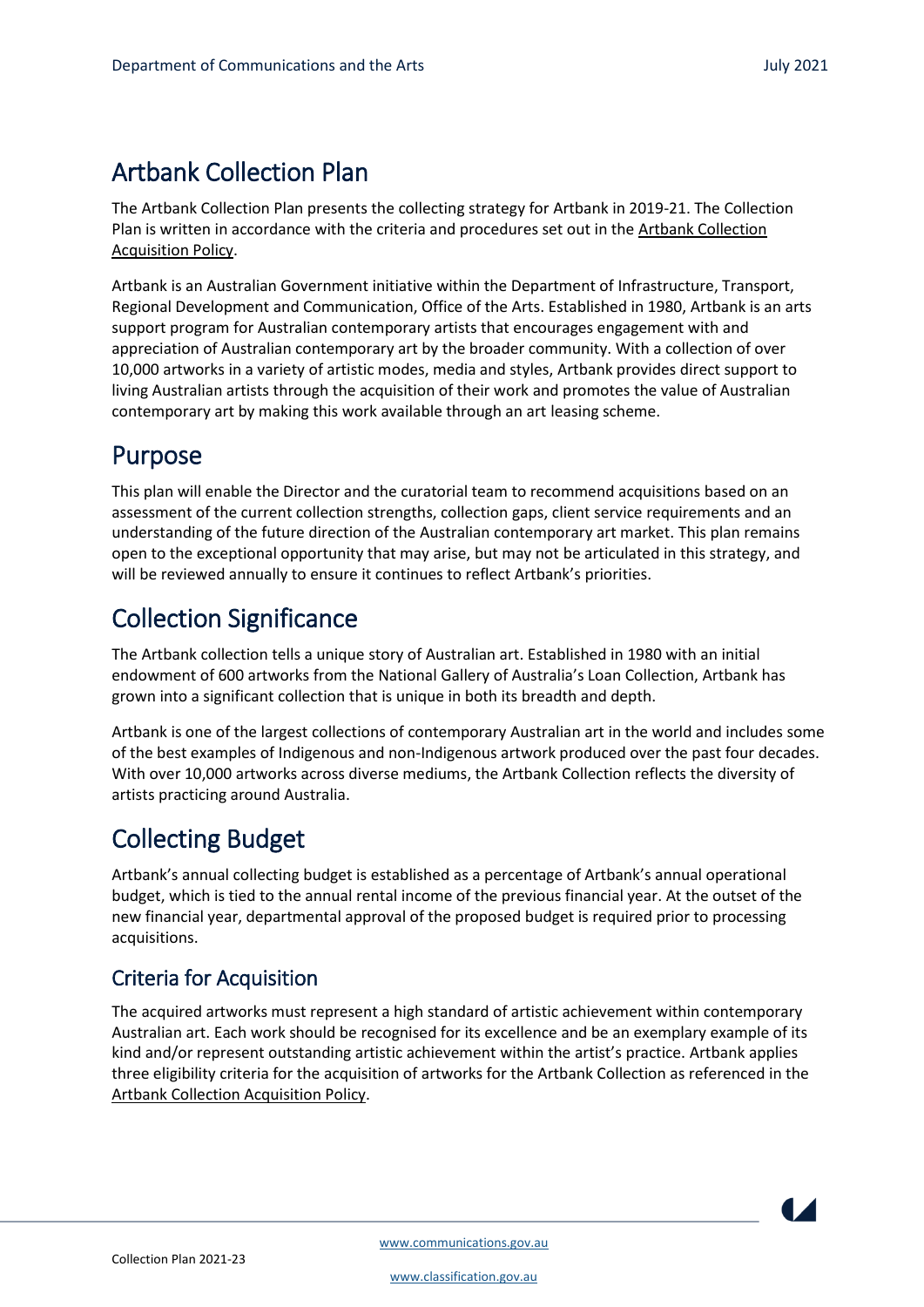#### Australian Artist

The artwork is produced by a living Australian artist,

- A. To be classified as an Australian artist, the artist must be either born in Australia; an Australian citizen; in Australia as an approved temporary resident for a minimum of two years, and/or a permanent resident of Australia;
- B. The artist may be living in Australia or overseas as long as at least one of the above stated criteria are demonstrable; and
- C. Where the artwork is produced by an artist collective or collaboration, no less than fifty percent of the contributors must meet criterion A.

#### **Significance**

The artwork has aesthetic, historic, cultural, social and/or national significance that relate to contemporary Australia. Each work should be recognised for its excellence and be an exemplary example of its kind and/or represent outstanding artistic achievement within the artist's practice.

#### Suitability to Collection

The artworks must be appropriate for potential rental through the art leasing scheme, including:

- Being appropriate for display in public spaces; and
- Being in intrinsically sound condition and reasonably resistant to deterioration in the routine operations of Artbank including display, packing and transportation.

### <span id="page-3-0"></span>Collecting Summary

As an artist support scheme, Artbank is committed to collecting art produced by living Australian artists. The artworks considered for acquisition are required to engage in some way with the context in which they are produced. This may manifest through medium, means of production and/or subject matter. Contemporary art has the capacity to tell stories; to educate; to criticise; to question; to create encounters and to inspire. Artbank supports new art and ideas that capture our times.

From its inception, Artbank has had a broad collecting mandate. As a government program, accessibility in all forms has been important to the primary objectives of Artbank as an artist support scheme and as a leasing scheme. The leasing scheme allows the broader community to have direct access to a diverse collection consisting of some of the best examples of Australian contemporary art. As an artist support scheme, Artbank is committed to reaching as broad a cross section of Australian artists as possible. Five primary markers of breadth have been established, which are taken into account when assessing works for acquisition: collecting areas; region; diversity; career stage and markets.

Artbank is also attentive to the realities of collection management, storage and handling of artwork, which needs to remain dynamic, efficient and manageable. These factors are taken into consideration when acquiring artwork.

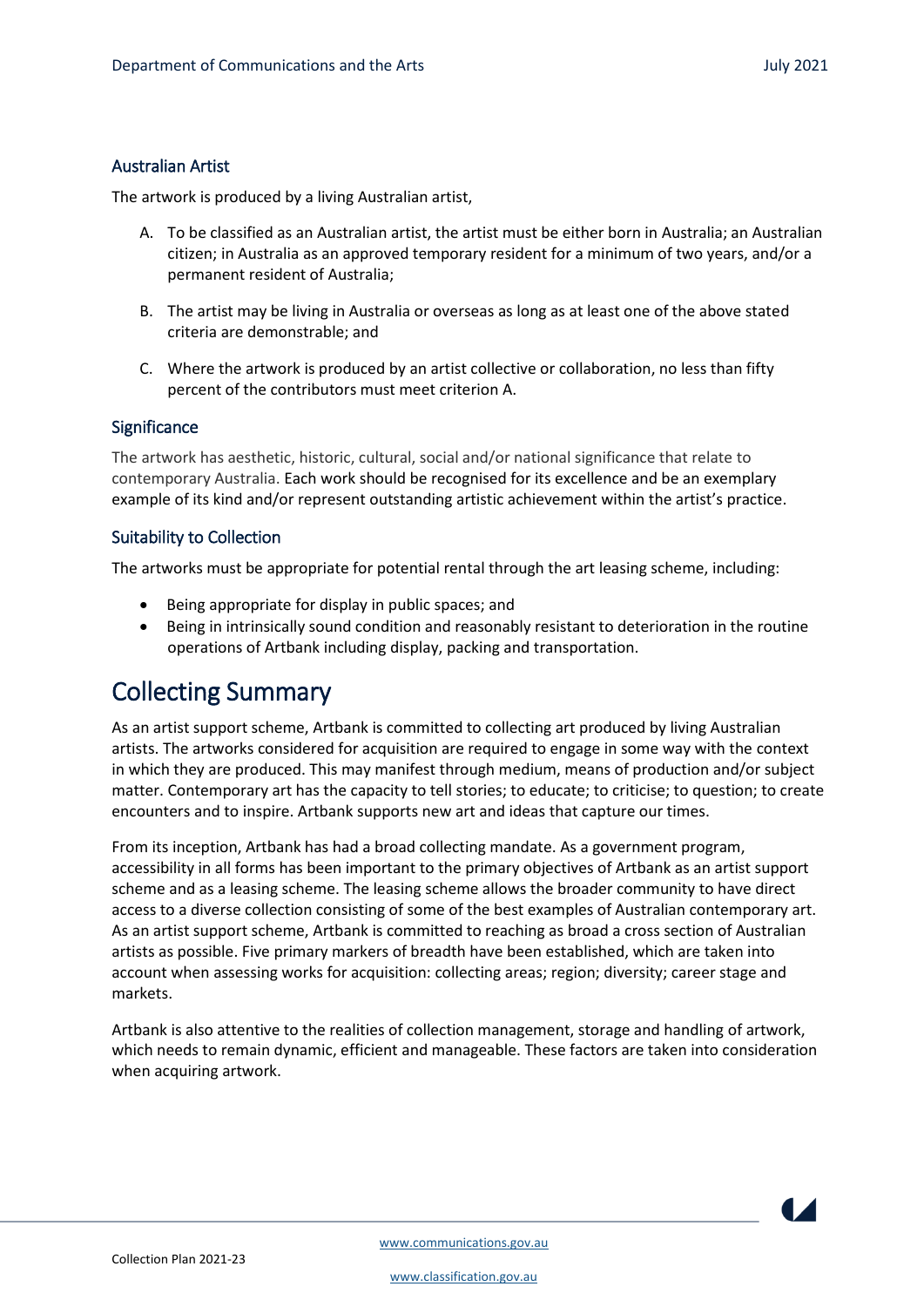### <span id="page-4-0"></span>Collecting Areas

Artbank proudly collects across a wide cross-section of media in Australian contemporary art. The current primary collecting areas are:

- Painting
- Photography
- Sculpture
- Textile
- Print media
- Time based work
- Works on paper (including drawing)
- Ceramic
- Glass

The Artbank Collection is dominated by two-dimensional artworks, including painting, photography, works on paper and print as these media are well suited to current clients. Other media is also acquired by Artbank and regularly leased by clients including sculpture, textile, glass, ceramics and time-based media.

The high leasing rates of two-dimensional artworks confirm the relative security of Artbank's leasing income and assists in the support of acquiring more challenging media to ensure the collection remains representative of the diversity of Australian contemporary art.

Artbank continues to review new developments in contemporary art to consider how to strategically acquire in these areas such as Virtual Reality (VR), site-specific artworks, computational and algorithmic art, among others.

### <span id="page-4-1"></span>**Diversity**

Artbank actively seeks to maintain and increase a diverse representation of artists through the acquisition of works by artists identifying across different groups, including:

- Aboriginal and Torres Strait Islander artists
- Culturally and linguistically diverse artists
- LGBTQI+ artists
- Professional artists who identify as living and working with a disability

Artbank is also committed to consciously ensuring equal gender representation in the Collection. Currently, 40% of works in the Collection are by female artists and Artbank is working to address this disparity through new acquisitions.

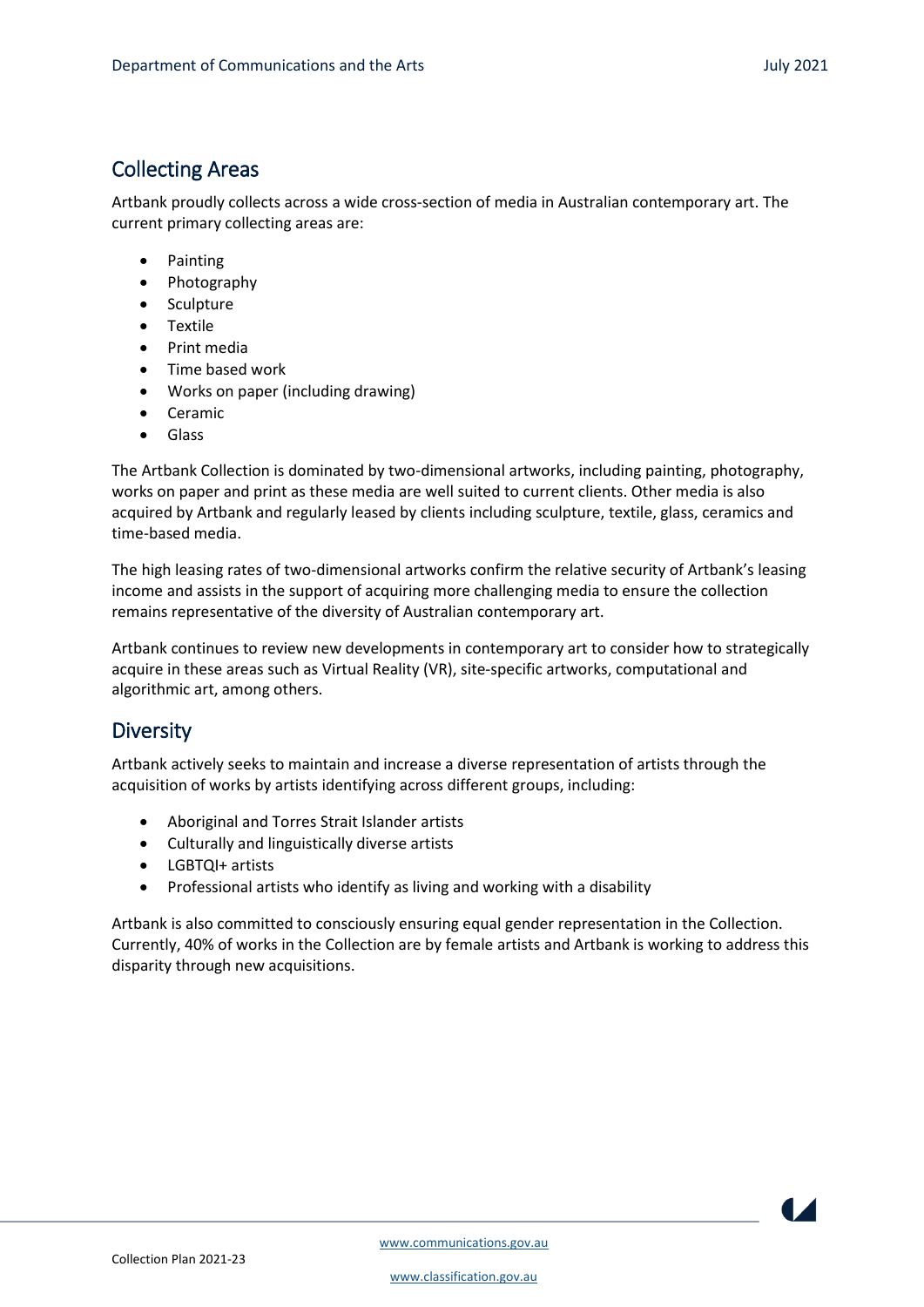### <span id="page-5-0"></span>Regional diversity

As a national program, Artbank seeks to collect across all states and territories taking into account the population of each state and concentrations of professional artistic practitioners within these regions. We endeavour to have a good balance of urban, rural and remote representation.

An analysis of regional diversity from recent acquisitions and historical data has identified the following gaps to be targeted from 2021-2023.

- Non-indigenous Western Australian artists
- Non-indigenous South Australian artists
- Queensland artists
- Far North Queensland artists
- South East First Nations artists including NSW, VIC and TAS

#### <span id="page-5-1"></span>Career stages

Artbank acquires works by emerging, mid-career and established artists. Artbank has come to be recognised for the important role it plays in acquiring works by early career practitioners, offering support and validation at a critical stage in an artist's career.

We recognise the importance of collecting from all three stages of an artist's career and the differing collecting modes relevant to each stage.

#### **Established artists**

This section recognises the importance of continuing to strategically collect works by established artists. Established artists are generally represented in larger institutional exhibitions and collections and have a significant profile. These proposals are to be made with research that assesses the importance of a work against the artists' practice, proven major track record in exhibiting and collecting, and in the context of their peers.

Works in this section may be targeted at addressing gaps in the Collection or pursuing an acquisition that reflects a major career development.

#### **Mid-career artists**

This section recognises that a high proportion of Artbank's collecting occurs in the mid-career stage of an artist's career. This stage is characterised by a strong and continued record of representation in the small to medium sector. This stage is often precarious for artists and is a significant way for Artbank to realise its artist support scheme as well as acquire works by artists whose practice is well-developed and popular. Works in this section are likely to be acquired through commercial galleries, art fairs, institutional exhibitions and commissions.

#### **Emerging artists**

This section enables Artbank to be responsive to new emerging artists, generally in their first 10 years of practice, including post-graduate and other early career practitioners who may be unrepresented, but present sophisticated or interesting practices. Acquisition of works from emerging practitioners is likely to occur through graduate exhibitions, ARI exhibitions and artist studio visits.

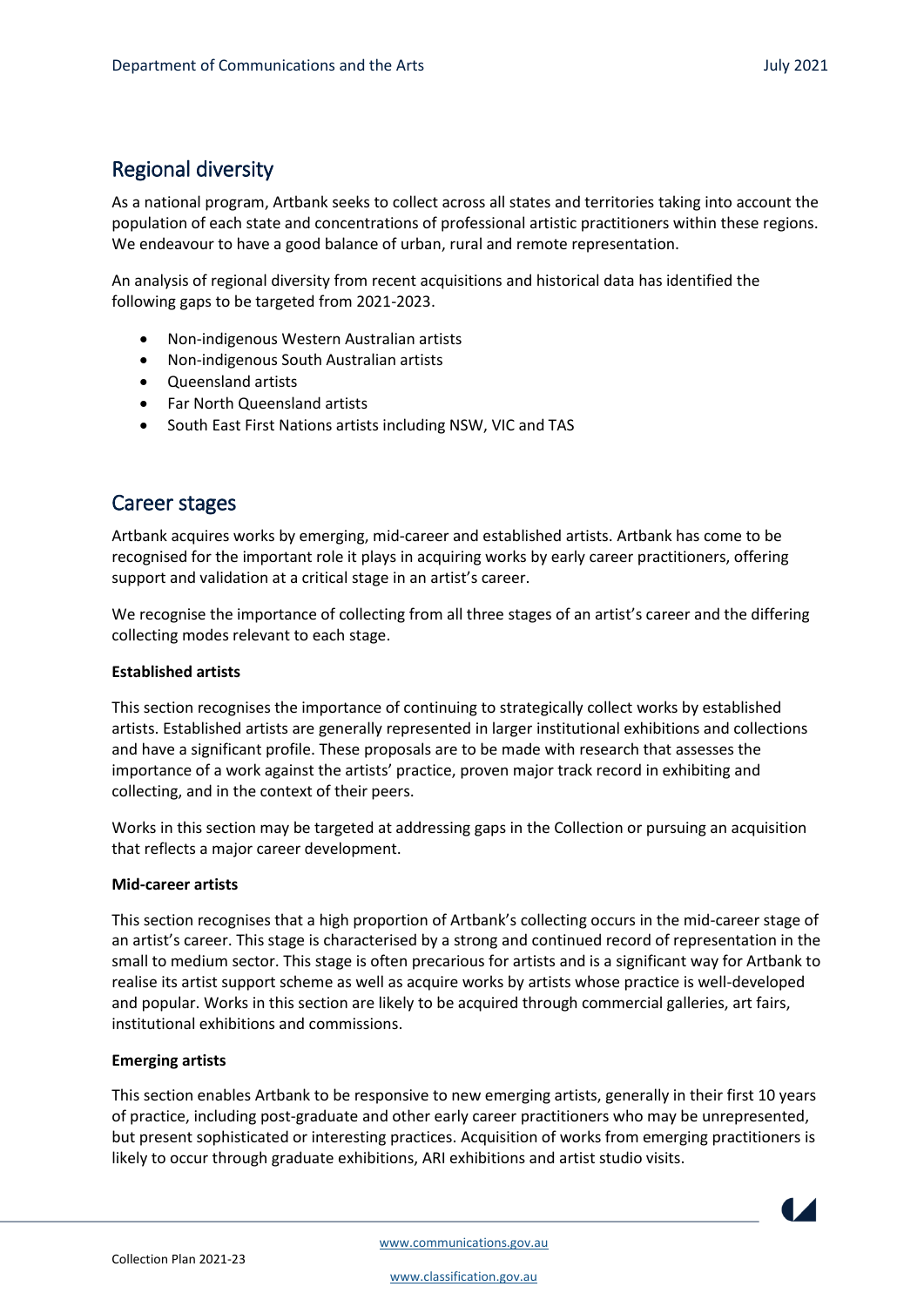